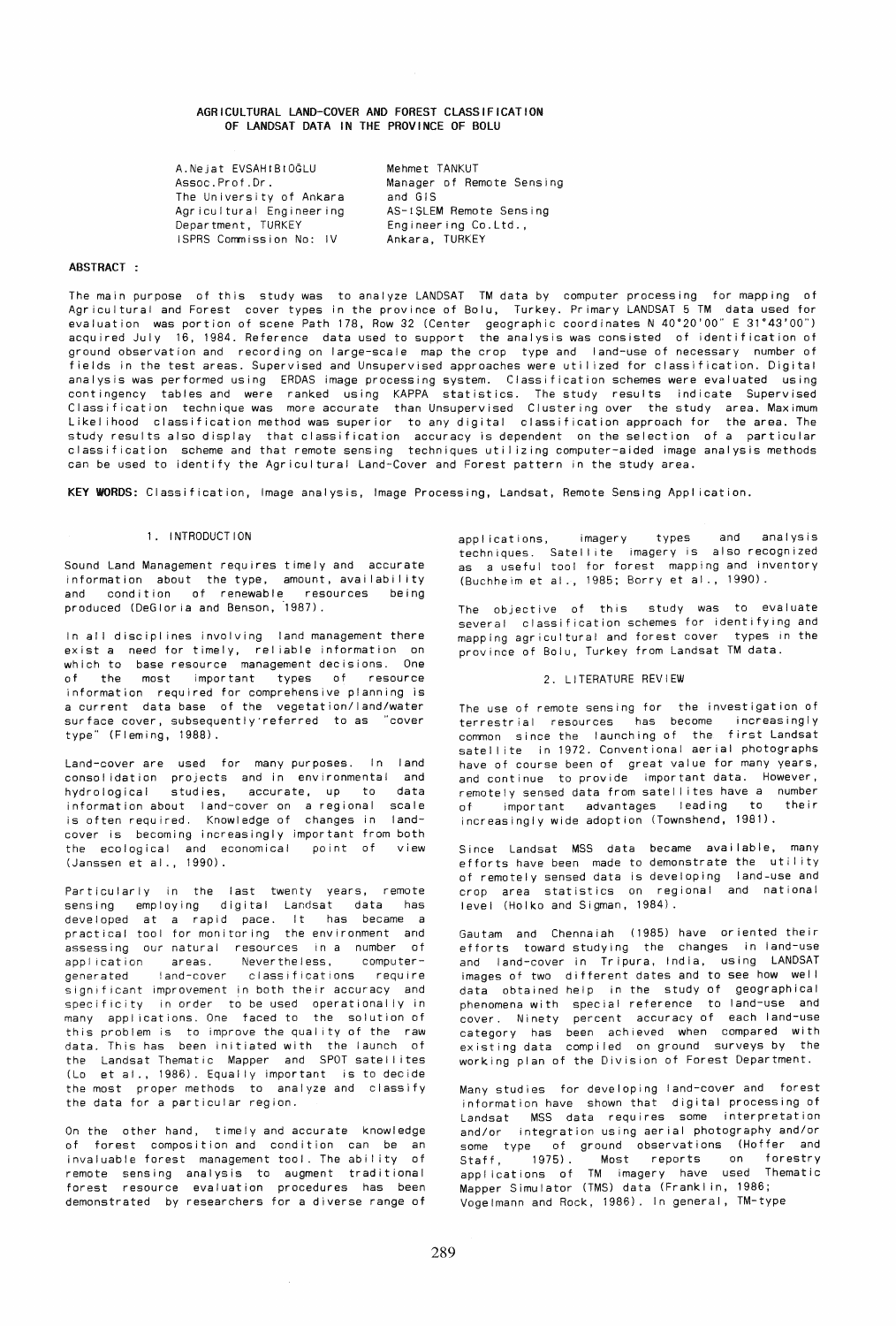data have been found superior to MSS imegery (Horter and Ahern, 1986).

Latty and Hoffer (1981) studied the utility of TM spectral bands for a site in South Carol ina using TMS data. They analyzed the statistical separability of spectral classes using various TMS spectral band combinations. Their results showed high separability between a number of forest classes.

Williams and Nelson (1986) report the results of a<br>North Carolina study where substantial Carolina study where classification improvements were obtained with TMS data (relative to MSS data) for seven forest classes. The overall performance of TMS classification was 60 percent as compared to 39 percent for MSS data.

Benson and DeGloria (1985) present the results from the use of actual TM data in forestry application in Carolina. They stated that the best<br>TM band combination was better than the MSS data  $TM$  band combination was better than and the best results indicated that TM data will provide higher classification.

The paper of Jones et al. (1988) describes the complementary use of digital terrain information and SPOT-l HRV multispectral imagery for the study and mapping of semi-natural upland vegetation. A digital terrain model was derived for a study area in Snowdonia, Wales, and was used to generate slope and aspect images.

Borry et al. (1990) studied on the assessment of the value of monotemporal SPOT-l Imagery tor forestry appl ications under Flemish conditions. Research results revealed that the enhancement procedure for visual interpretation is of minor importance when compared to the acquisition data. The advantage of visual analysis is lost if detailed levels of forest information are required.

3. MATERIAL AND METHODS

### 3.1. Study Area

The study area chosen for analysis is located within the Abant forest and the Aladag forest area in the eastern part of Bolu province. The study site is approximately 943 square ki lometers (364 square miles)(Figure 1).

This area is situated on latitude N 40·42' and longitude E 31°28' with an altitude 738 meters above the sea level. The area has highly productive, level to rolling terrain and intensively vegetated.

The region has semiarid mesothermal cl imate with dry summers and cold winters. The coldest month is January with -4.6 °C mean and the warmest August with 39.4 ·C . Annual average relative humidity is 74%. Mean annual precipitation is 529.2 mi I imeters, mostly taking place between late September and late June.

Soils of study area are generally within Brown Great Soil Group. Soil texture is mainly heavy, namely clay and loamy-clay.

Primary land-cover categories in the study area are Forests, Water bodies, Agricultural lands, Non-vegetated areas. Almost 70% of the total study area is covered by forest. Water bodies, namely lakes and reservoirs is 0.3 %. Agricultural lands, settlements and other areas constitute almost 29%

of the study site.

## 3.2. Data Acquisition and Preparation

Cloud-free digital LANDSAT-5 TM data were acquired over the study area (Path 178 and Row 32) on 16 July 1984. Center geographic coordinates of the mage IS N 40"20' and E 31"43'. They became available on CCTs of BSO format (radiometrically and geometrically calibrated). Reference data used to support the analysis was consisted of identif ication by ground observation and recording on maps with a scale of 1/25 000 the land-cover type of necessary number of fields in the test areas. Topographic land-cover maps with a scale of *1/100* 000 were also used for geometric rectification of the image and the ver ification and accuracy assessment of the digital natural resources classification together with 1/25 000 scaled maps.

Applying special algorithms avai lable on the ERDAS image processing system installed at the Remote<br>Sensing Laboratory in the Ankara University,  $Sensing$  Laboratory in Agricultural Engineering Department, a subscene covering the study area was extracted from TM tapes and loaded on to floppies for further analysis.

The extracted subscene was then rectified to a state plane map projection. The implementation of the rectification process was based on the image and map coordinates of 14 control points uniformly scattered throughout the study area. The map coordinates were acquired by using a digitizing table and the appropriate routines of the avai lable software. The set of the acquired coordinates were used to compute the coefficients of the transformation matrix using a least square algorithm. The nearest-neighbour interpolation was used to rectify the input image.

### 3.3. Field Work

Ground data provide indispensable support in the interpretation of remotely sensed data and are helpful in the verification obtained from actual site of study and in areas of particular interest such as agriculture, forestry, water bodies and other land-use categories (Gautam and Chennaiah, 1985). Therefore ground data collection was carried out in the study site. It involved the development of an overall systematic plan so that all the selected sites could be visited. Intensive study was carried out to collect data from the maximum number of representative areas of different land-cover type. Combining the information of land-cover gathered by field work with land-cover map on *1/100* 000 scale, percentages and acreage of each land-cover category related to total area have been obtained.

# 3.4. Data Analysis

Preliminary visual interpretation for the del ineation of land-cover classes was performed on *1/50* 000 scale screen display of LANDSAT multispectral imagery with the help of a false color composite (Bands 4 red, 3 green and 2 blue).

In this study it was evaluated a number of biomass transformations, or vegetation indices, in order to emphasize the relative greenness of the landcover classes of interest. This evaluation was done on a representative subset of test data, and it was determined that the Radiance Ratio TM 4 / TM 3 and the Normal ized Difference Vegetation Index Transformation [(TM 4 - TM *3)/(TM* 4 + TM 3)J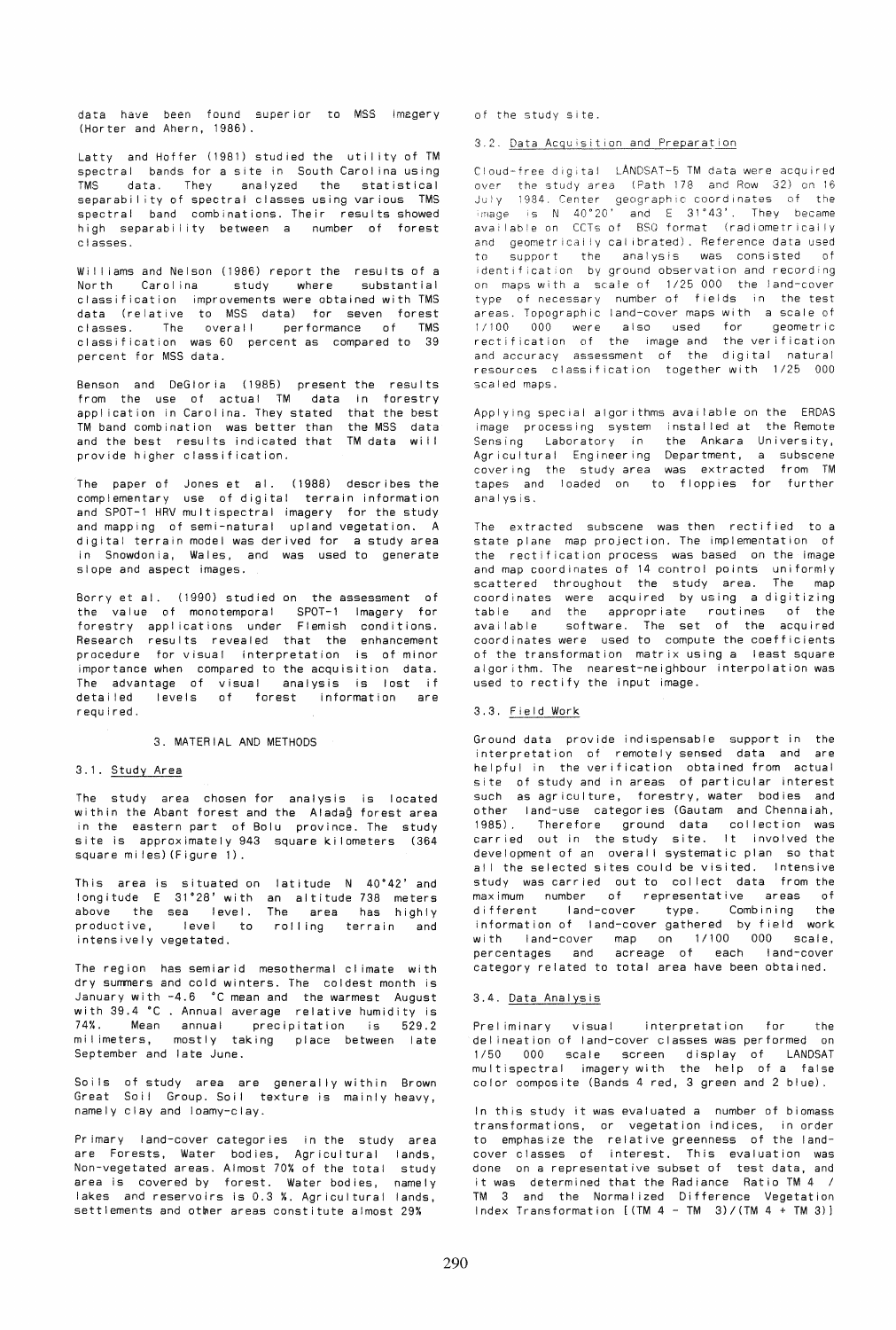

Figure 1. Map of Bolu province showing the location of the study *area* 

provided the most useful temporal discrimination for the study area. By doing so it was aimed to dispose the vegetation cover in overall image in order to enhance the ability of visual interpretation.

Selection of multiple band combination was based on the decision to test TM data which are representative of the three major spectral regions. namely Near Infrared, Band 4; Red, Band 3; Green, Band 2 (Karteris, 1990).

Supervised and unsupervised classification techniques were performed for spectral pattern recognition of lANDSAT TM multispectral data by using ERDAS software package.

Supervised classification is based on the selection and use of various training data sets. The size and number of these data for each category are dependent mainly upon the spectral variability within that category throughout the study area and should be unique in terms of effectively defining the category. In this study 28 training sets were selected by displaying a composite of bands 4, 3 and 2. All these sets were located well within the boundaries of the corresponding categories. The training data were processed statistically and spectral signature files containing the means, the standard deviations and the variance-covariance matrices were generated for each category and used as input to the classifier for the classification of the whole study area (1.047.552 pixel in total). Classification stage was performed by using two different approaches; Gaussian maximum likelihood<br>classifier and minimum-distance to means classifier and minimum-distance to means classifier. Output stage was presented in the form of tables of area statistics.

An alternative clustering was also carried out for the study area. approach called unsupervised

An accuracy assessment was performed to provide some degree of confidence to the classification results. Overall accuracy of each individual category were calculated for each set of analyzed data. The procedure was accomplished by overlaying and registering on the projected classification images the land-cover map and then collecting the required data. Data collection was done by stratifying the area into the classification categories and conducting a random sampling of<br>points within each of the stratified land-cover categories.

Evaluation of spectral separability was provided by a confusion matrix for the purpose of large area accuracy analysis of study area data set that are different from, and considerably more extensive than, the training area (Lillesand and Kiefer, 1979). From this information, classification error of omission and commission was studied. Accuracy estimates based only upon diagonal elements of these tables may produce inflated accuracies. Therefore, the Kappa statistic was used as a coefficient of agreement since it corrects for chance agreements and accounts for errors for both omission and commission (Hudson, 1987).

#### 4. RESULTS AND DISCUSSION

# 4.1. Land-Cover Pattern

According to the information subtracted from landcover map of the study area, highl ighting the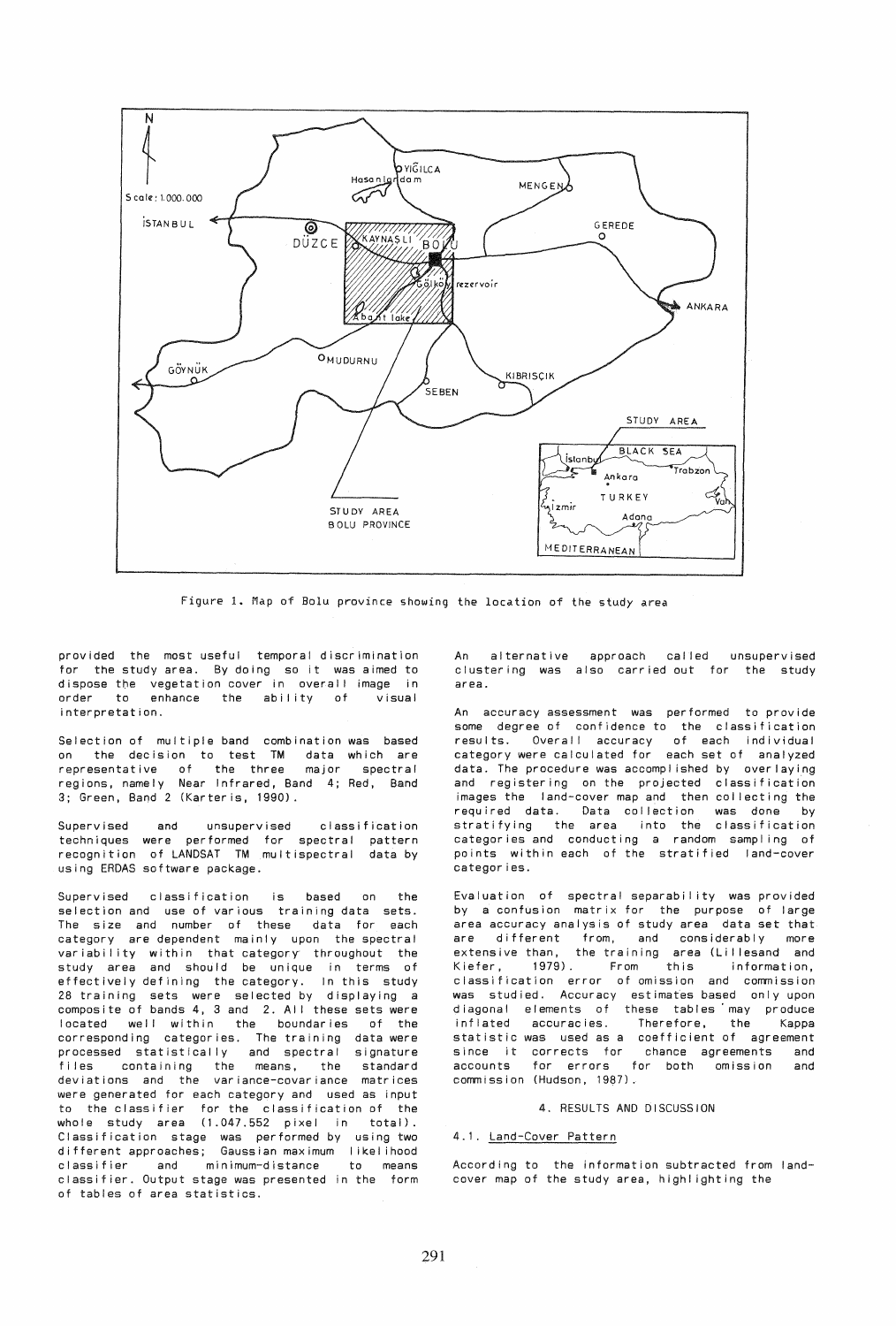land-cover pattern and its type existing at the time imagery was obtained, land-cover categories were determined for assistance to classification procedures. The area and percentages of each landcover category is given in Table 1.

The study site covers an area of 94 280 hectares. As a matter of fact 73 % of the non-irrigated agricultural lands is devoted to Wheat and Barley production, which is 20 560 hectares. Since the ambient temperatures of 1984 plant growing season are generally higher than previous years, cereals namely wheat and barley were harvested before the LANDSAT image was acquired. For this reason, most of the agricultural lands of the study area on the imagery was occupied by fallow. On the other hand, 87 % of the irrigated lands over the study area is given for potato production. Remaining 13% of the irrigated area is mainly covered by Sugar beets  $(12 \tX)$  and 1 % is left for legumes. For this reason sugar beets and legumes were considered into the same category in order to improve the classification efficiency.

Nonvegetated areas was also considered in the same category with Fal low.

Consequently land-cover/use classes for machineassisted image processing were obtained as shown in Table 1.

# 4.2. Classification Accuracy Assessment

Results from supervised classification schemes (maximum I ikel ihood and minimum-distance to means approaches) and unsupervised clustering are summarized in contingency tables 2, 3 and 4. Accuracy assessments results, ranked according to Percent Correct, Commission Error and Kappa statistics are presented in Table 5.

With respect to Bolu study area maximum I ikel ihood classifier provided the most accurate results. This method has given the highest Percent Correct value of 86.6 and the lowest Commission Error of 13.4. The greatest Kappa value of 0.809 is another indicator that reveals the maximum I ikel ihood approach ranked the best classification scheme among the others for this study. Minimum-distance to means classifier has given a Percent Correct value of 82.4, Commission Error of 17.6 and Kappa value of 0.751. These accuracy symptoms ranked the minimum-distance to means classification technique second after maximum likelihood. Intuitively, it would seem that the more bands use in a maximum<br>likelihood closeifier the better the likelihood classifier, the better classification results would be. Nevertheless Karteris (1990) reports that the basic remote sensing information tool may be considered to be the three-band combination (colour composites, other three-band sensors, less cost of acquiring and analyzing the data, good classification results etc.). Owing to the above, he considered that a comparison between the recorded accuracies of six-band and three-band combinations for each individual category would provide useful information. In most cases the difference in accuracy between them was negligible (a maximum of 3.9 percent). These findings encourage the use of three-band combinations in natural resources classifications and forest mapping projects. However he also stated that band 4 should be included in all the three-band combinations.

In this study it was thought that it may be reason<br>of twhy supervised classification schemes used why supervised classification schemes used three band combinations (Band 4, Band 3 and Band .<br>2) have given high classification accuracies.

Unsupervised clustering has displayed the lowest Percent Correct of 73.1, Commission Error of 26.9 and Kappa statistics of 0.617. According to these consequences unsupervised clustering was not so successful as being to other schemes to classify the study area of Bolu province. The reason for<br>this circumstances may be resulted from the this circumstances may be resulted from relatively large stand sizes and pure cover types provided sufficient training site statistics to characterize the existing study area cover adequately.

## 4.3. Area Estimation Accuracy

The classification performance indicated by 80 % correct recognition of test fields is believed to correct recognition of test fields is befieved to<br>be adequate for satisfactorily estimating crop<br>areas (Bauer et al., 1979). Therefore in this study Percent Correct value of 82.4 on the basis of maximum I ikel ihood classifier for overall study area can be assumed acceptable percentage of correct recognition to estimate land-cover/use acreage. Table 6 presents the comparison of landcover class area percentages with land-cover class area estimates based on classification of LANDSAT data for the study area of Bolu.

| Category<br>Nо | Category Name         | Area<br>(ha) | Percent of<br>total area |
|----------------|-----------------------|--------------|--------------------------|
|                | Coniferous            | 38 800       | 41.15                    |
| 2              | Deciduous             | 26 800       | 28.43                    |
|                | Water                 | 300          | 0.32                     |
| а              | Potatoes              | 5 405        | 5.73                     |
| 5              | Sugar beets + Legumes | 1 595        | 1.69                     |
| 6              | Fallow + Nonvegetated | 21 380       | 22.68                    |
|                | TOTAL                 | 94 280       | 100.00                   |

Table 1. The Area and Percentages of Each Land-Cover Category in The Study Area of Bolu, July 1984.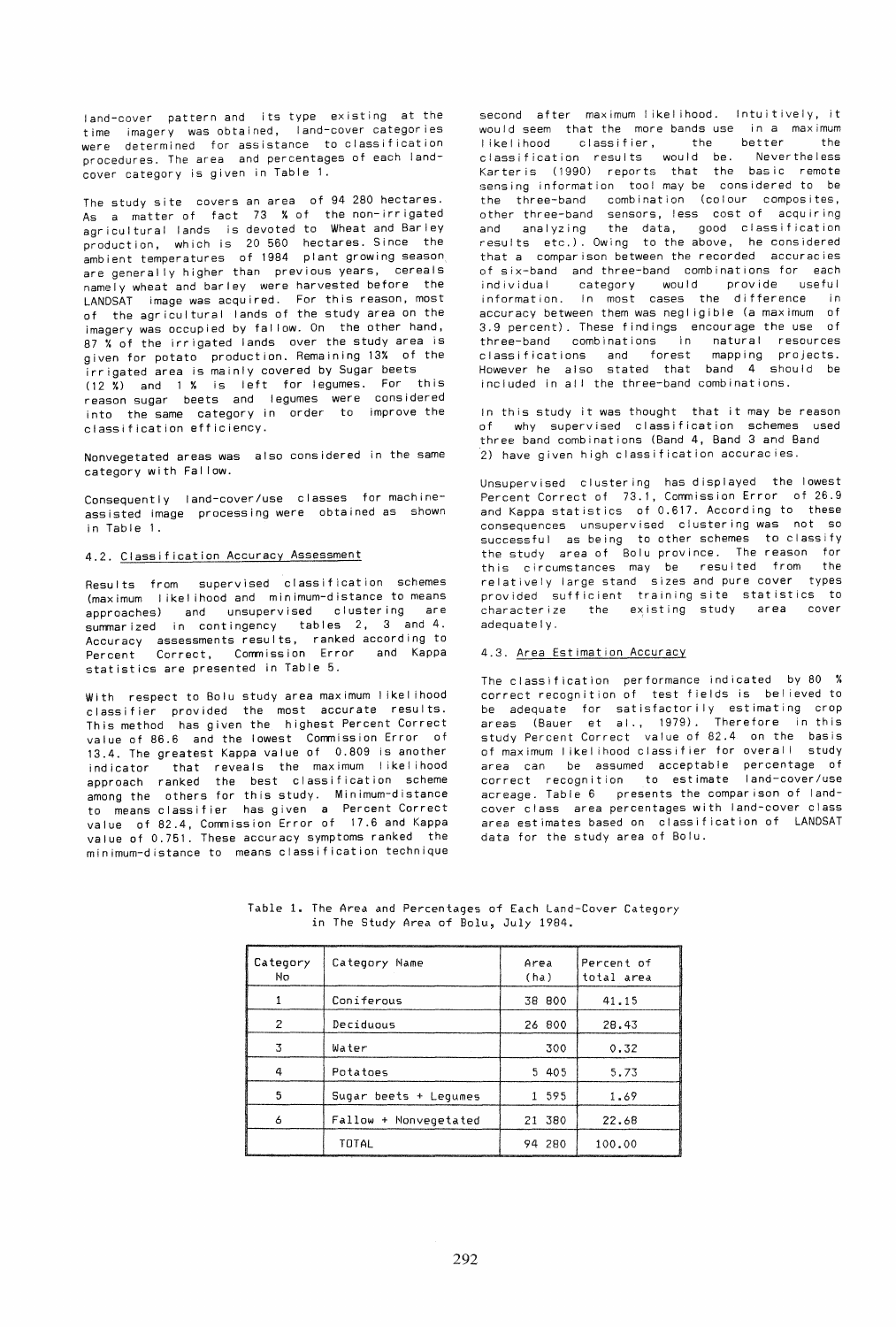| Cover Type                | LANDSAT Classification |                |                |                |                |              |              |                    |                   |                     |
|---------------------------|------------------------|----------------|----------------|----------------|----------------|--------------|--------------|--------------------|-------------------|---------------------|
| (Map)                     | C.                     | D.             | ₩.             | Ρ.             | S.H.           | F.H.         | <b>TOTAL</b> | PERCENT<br>CORRECT | OMISSION<br>ERROR | COMMISSION<br>ERROR |
| Coniferous                | 3414                   | 183            | 0              | 120            | 14             | 66           | 3797         | 89.9               | 10.1              | 10.1                |
| Deciduous                 | 151                    | 2221           | Û              | 78             | 53             | 90           | 2593         | 85.7               | 14.3              | 15.3                |
| Water                     | $\theta$               | 0              | 50             | $\overline{2}$ | $\overline{2}$ | 1            | 55           | 90.9               | 9.1               | 9.1                 |
| Potatoes *                | 52                     | 16             | $\overline{2}$ | 438            | 16             | 4            | 528          | 83.0               | 17.0              | 32.6                |
| Sugar beets +<br>Lequmes  | 13                     | $\overline{I}$ | $\overline{2}$ | $\overline{2}$ | 132            | $\mathbf{1}$ | 157          | 84.1               | 15.9              | 54.6                |
| Fallow +<br>Nonvegetative | 166                    | 115            | $\mathbf{1}$   | 10             | 74             | 1764         | 2130         | 82.8               | 17.2              | 8.4                 |
| TOTAL                     | 3796                   | 2542           | 55             | 650            | 291            | 1926         | 9260         |                    |                   |                     |
| PERCENT<br>CORRENT        | 89.9                   | 87.4           | 90.9           | 67.4           | 45.4           | 91.6         |              | 86.6               |                   | 13.4<br>$\sim$      |

# Table 2. LANDSAT TM Classification Performance, Maximum Likelihood<br>Classifier, Bolu Province Test Site

# Table 3. LANDSAT TM Classification Performance, Minimum-Distance To Means<br>Classifier, Bolu Province Test Site

| Cover Type                | LANDSAT Classification |              |                |                |                |                |       |                    |                   |                            |
|---------------------------|------------------------|--------------|----------------|----------------|----------------|----------------|-------|--------------------|-------------------|----------------------------|
| (Map)                     | C.                     | Đ.           | ₩.             | Ρ.             | S.H.           | IF.+N.         | TOTAL | PERCENT<br>CORRECT | OMISSION<br>ERROR | COMMISSION<br><b>ERROR</b> |
| Coniferous                | 3253                   | 236          | 4              | 161            | 28             | 115            | 3797  | 85.7               | 14.3              | 12.2                       |
| Deciduous                 | 183                    | 2074         | $\overline{3}$ | 112            | 58             | 163            | 2593  | 80.0               | 20.0              | 16.7                       |
| Water                     | $\mathbf{1}$           | $\mathbf{1}$ | 48             | $\overline{2}$ | $\overline{2}$ | t              | 55    | 87.3               | 12.7              | 26.2                       |
| Potatoes                  | 57                     | 22           | $\mathbf{5}$   | 427            | 11             | ŀ.             | 528   | 80.9               | 19.1              | 41.2                       |
| Sugar beets +<br>Lequmes  | 16                     | 9            | İ              | 4              | 124            | $\overline{3}$ | 157   | 79.0               | 21.0              | 56.5                       |
| Fallow +<br>Nonvegetative | 193                    | 147          | 4              | 20             | 62             | 1704           | 2130  | 80.0               | 20.0              | 14.5                       |
| TOTAL                     | 3703                   | 2489         | 65             | 726            | 285            | 1992           | 9260  |                    |                   |                            |
| PERCENT<br>CORRENT        | 87.8                   | 83.3         | 73.8           | 58.8           | 43.5           | 85.5           |       | 82.4               |                   | 17.6                       |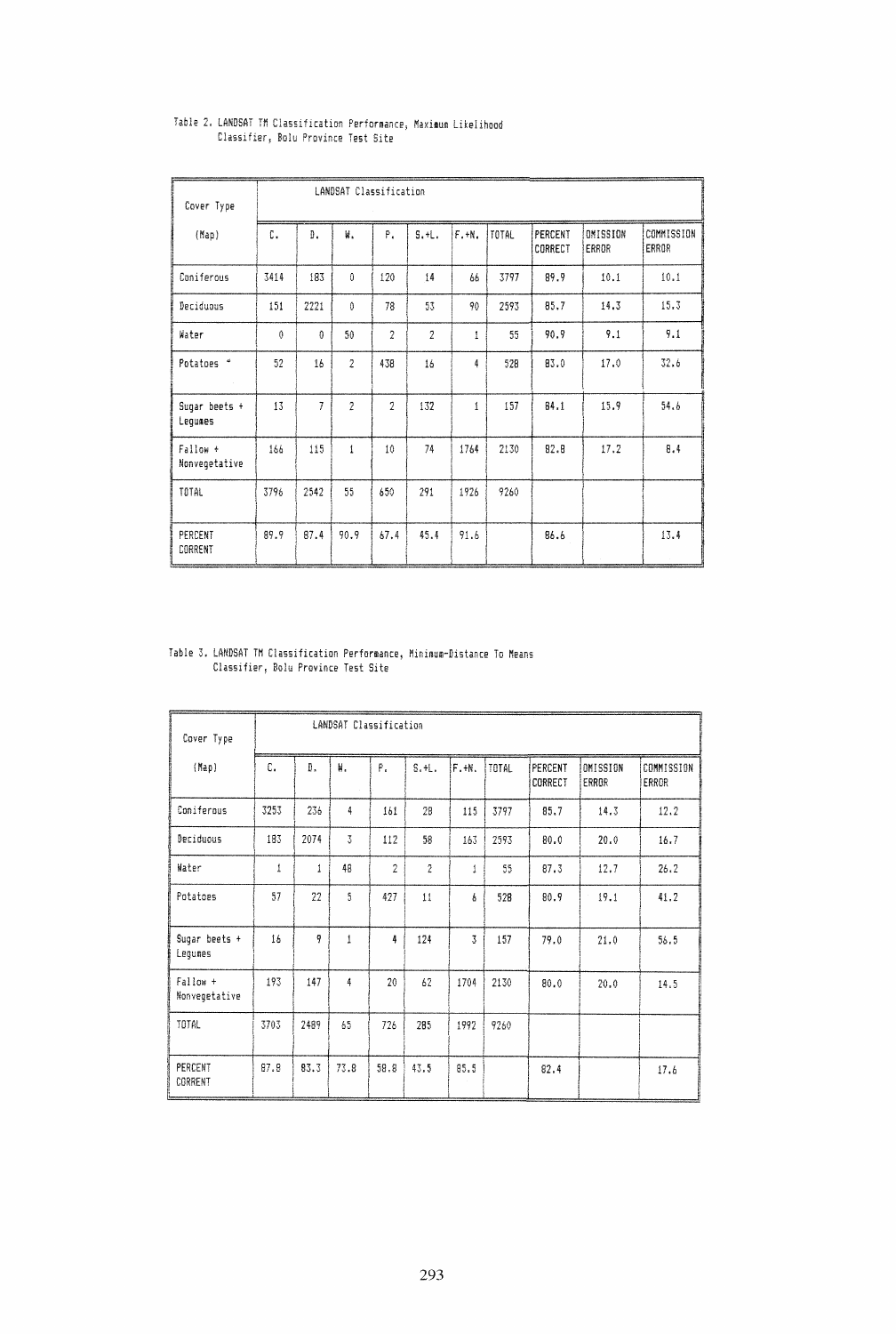| Cover Type                | LANDSAT Classification |      |                |      |                |              |              |                    |                   |                    |
|---------------------------|------------------------|------|----------------|------|----------------|--------------|--------------|--------------------|-------------------|--------------------|
| (Map)                     | C.                     | D.   | 빟.             | Ρ.   | $5. + 1.$      | F.H.         | <b>TOTAL</b> | PERCENT<br>CORRECT | OMISSION<br>ERROR | COMISSION<br>ERROR |
| Coniferous                | 3029                   | 357  | 6              | 179  | 112            | 114          | 3797         | 79.8               | 20.2              | 21.1               |
| Deciduous                 | 217                    | 2018 | 4              | 96   | 90             | 168          | 2593         | 77.8               | 22.2              | 27.3               |
| Water                     | 4                      | 3    | 42             | 3    | $\overline{c}$ | $\mathbf{1}$ | 55           | 76.4               | 23.6              | 37.3               |
| Potatoes                  | 76                     | 44   | 6              | 352  | 17             | 33           | 528          | 66.7               | 33.3              | 46.6               |
| Sugar beets +<br>Lequmes  | 22                     | 8    | $\overline{3}$ | 5    | 109            | 10           | 157          | 69.4               | 30.6              | 71.2               |
| Fallow +<br>Nonvegetative | 489                    | 344  | 6              | 24   | 48             | 1219         | 2130         | 57.2               | 42.8              | 21.1               |
| TOTAL                     | 3837                   | 2774 | 67             | 659  | 378            | 1545         | 9260         |                    |                   |                    |
| PERCENT<br>CORRENT        | 78.9                   | 72.7 | 62.7           | 53.4 | 28.8           | 78.9         |              | 73.1               |                   | 26.9               |

# Table 4. LANDSAT TM Classification Performance, Unsupervised Clustering, Bolu Province Test Side

Table 5. Summary of LANDSAT TM Classification Performance, Bolu<br>Province Test Site

| Rank | Classification scheme     | Percent<br>Correct | Commission<br>Error | Kappa |
|------|---------------------------|--------------------|---------------------|-------|
|      | Maximum Likelihood        | 86.6               | 13.4                | 0.809 |
|      | Minimum-Distance To Means | 82.4               | 17.6                | 0.751 |
|      | Unsupervised Clustering   | 73.1               | 26.9                | 0.617 |

Table 6. Comparison of Class Area Percentages with Area Estimates Based<br>on Classification of LANDSAT TM Data for Bolu

| Class<br>No.   | Land-cover<br>Class      | Based on Map<br>(Percent) | LANDSAT<br>Classification<br>Estimates<br>(Percent) | Difference<br>(Percent) |
|----------------|--------------------------|---------------------------|-----------------------------------------------------|-------------------------|
|                | Coniferous               | 41.15                     | 41.14                                               | $+ 0.01$                |
| $\overline{c}$ | Deciduous                | 28.43                     | 27.87                                               | $+0.56$                 |
| 3              | Water                    | 0.32                      | 0.32                                                | 0.00                    |
| 4              | Potatoes                 | 5.73                      | 7.05                                                | $-1.32$                 |
| 5              | Sugar beets +<br>Lequmes | 1.69                      | 3.11                                                | $-1.42$                 |
| 6              | Fallow +<br>Nonvegetated | 22.68                     | 20.51                                               | $+2.17$                 |